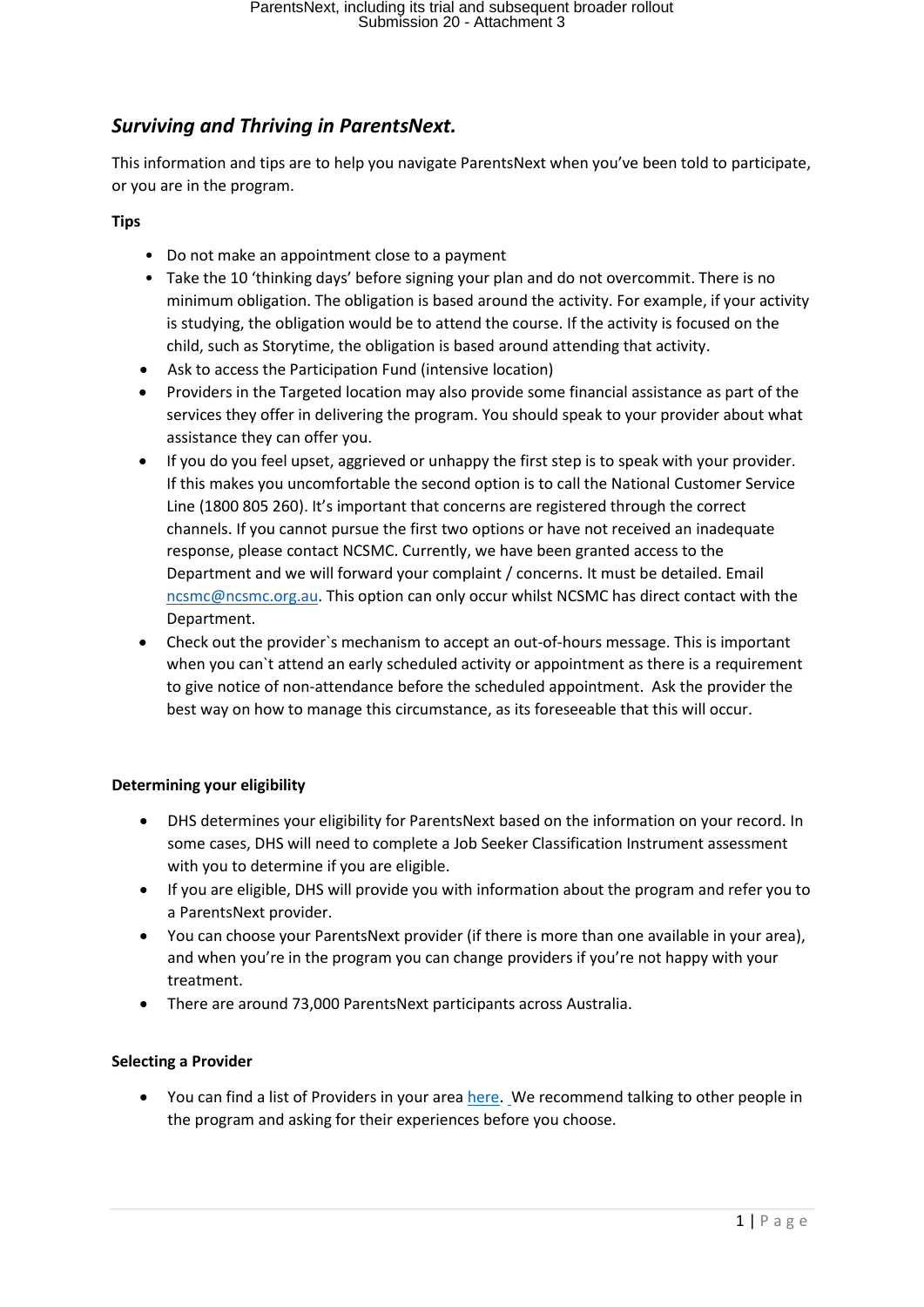- Providers are required to give information about their services and what participants can expect. Further information to assist you in selection a provider can be located on the [website.](https://jobsearch.gov.au/serviceproviders?jsk=1)
- It is our aim that the government roll out some form of 'rate the provider' to help with choosing a provider and to collect feedback, however, there has been no commitment to this from the government to date.
- There are two categories known as *Intensive Steam* and or the *Targeted stream.* The difference is geographical. Your provider can confirm which stream you are in.
- There are 30 Intensive Stream locations, click [here](https://www.jobs.gov.au/parentsnext) to locate them.
- The Intensive Stream has a participation fund which can assist with the costs of your activities, including study.
- If you live in an Intensive Stream location, you may also be able to join voluntarily. If you're a voluntary participant and do not attend two meetings you will be exited from the program. Your payments cannot be suspended if you are a voluntary participant.
- Providers must provide a safe space for children.
- If your provider determines that you are 'capable' of self-reporting your participation against mutual obligation requirements, you can do this via the dashboard. Otherwise reporting could be face- to-face, phone calls and or SMS, again it varies depending upon the provider.
- All participants need to report to Centrelink on a fortnightly basis.

# **Privacy Waiver: ParentsNext providers are contractually and legally obliged to comply with the Privacy Act 1988 and Australian Privacy Principles (APPs) when dealing with parents' personal information.**

If a parent chooses not to sign the Privacy Notification and Consent form, the types of services the Provider can offer the parent is limited to those not requiring the collection and disclosure of sensitive information, unless otherwise authorised or required under Australian law. Parents are still required to participate in the program.

If by signing the Privacy Notification and Consent form, a parent is agreeing to the collection of their sensitive information, which is afforded a greater level of protection under the Australian Privacy Principles (APPs). Sensitive information includes certain characteristics of an individual such as details of their cultural or linguistic background, any criminal record, medical information and membership of a professional or trade association. As protected information under the social security legislation, a parent's personal information may only be collected, used and disclosed to carry out the functions of delivering work-related services as provided under social security law, or for other purposes if the parent consents.

# **Changing Providers**

• Participants can contact the National Customer Service Line (1800 805 260) to arrange a transfer to a different provider. It can be agreed by both a participant and the provider (Transfer by Agreement) or it can be made by the participant on the grounds of a 'relationship breakdown'.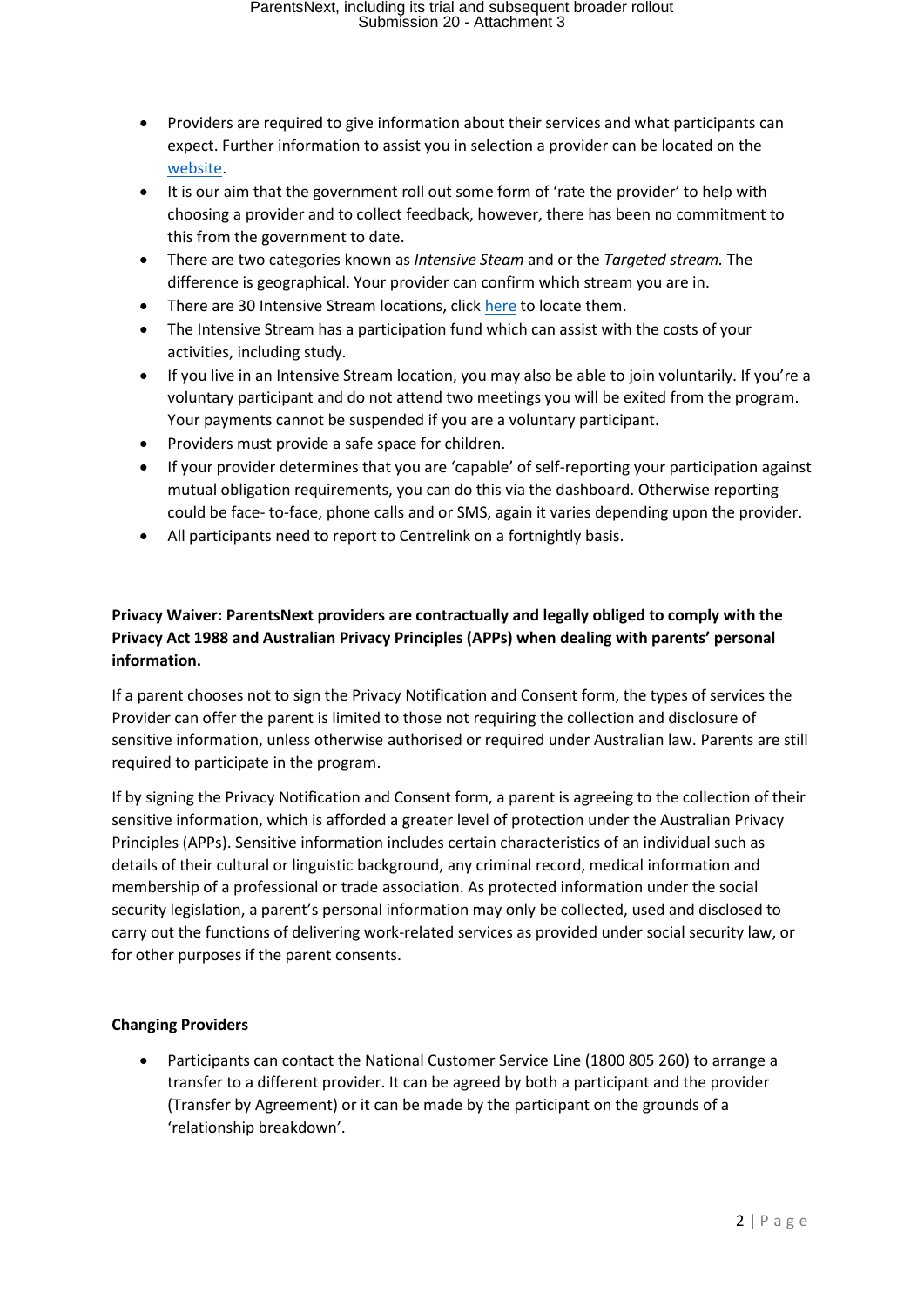# **Your Participation Plan**

- Your participation plan sets out your required activities (see below) you determine these *together with* your consultant
- After agreeing to the plan, you have 10 'thinking days' before it needs to be signed.
- The provider cannot change activities on the plan without your knowledge, all changes need to be agreed and signed by the provider and the participant.

#### **Participation Plan Activities**

- Education and training, both accredited and non-accredited, are acceptable activities. Such activities do not make you exempt from the program and you will be required to attend a meeting (quarterly). The appointment can be a phone call if you were studying at the time you were referred to ParentsNext.
- Providers can assist participants to access childcare and help to access financial assistance for childcare, including voluntary participants.
- The activities need to work for you and your family and help you progress towards your education and employment goals. They can be around parenting, connecting with your community and or studying/training. There is no necessity to do an activity for the sake of it. E.g. if you're are studying with no attendance during semester breaks or end of year, before you commence the next year, it would be expected that there are no extra activities scheduled during this time
- You will be expected to meet with provider at least once every three months.
- Activities should not crowd out or take precedence over commitments and plans that the family have already have.
- It would be unusual practice for the provider to contact a local service to 'check' to see if you have attended an activity after self-reporting. This contact would only be made if there are some reasonable grounds and is not generally, part of a provider's regular practice.

# **Parenting takes precedent: Reasonable non-attendance**

There are a range of health-related reasons why you may not be able to attend an agreed 'activity' that do not require a medical certificate. Typical examples include teething, nappy rash, managing asthma, ear infections etc. It is expected to inform the provider before the scheduled activity or appointment prior the commitment by phone or face-to-face.

You are generally required to undertake your scheduled activities during school holidays, however the provider is required to consider whether you have access to suitable care and supervision for your children when negotiating and scheduling activities during these periods. If you do not have appropriate arrangements, you will have a Valid Reason not to undertake the activity during these periods.

# **Suspension of payment**

If a participant does not meet a requirement, this will generally result in a payment suspension. Participants are informed, via SMS or email, immediately upon their payment being suspended.